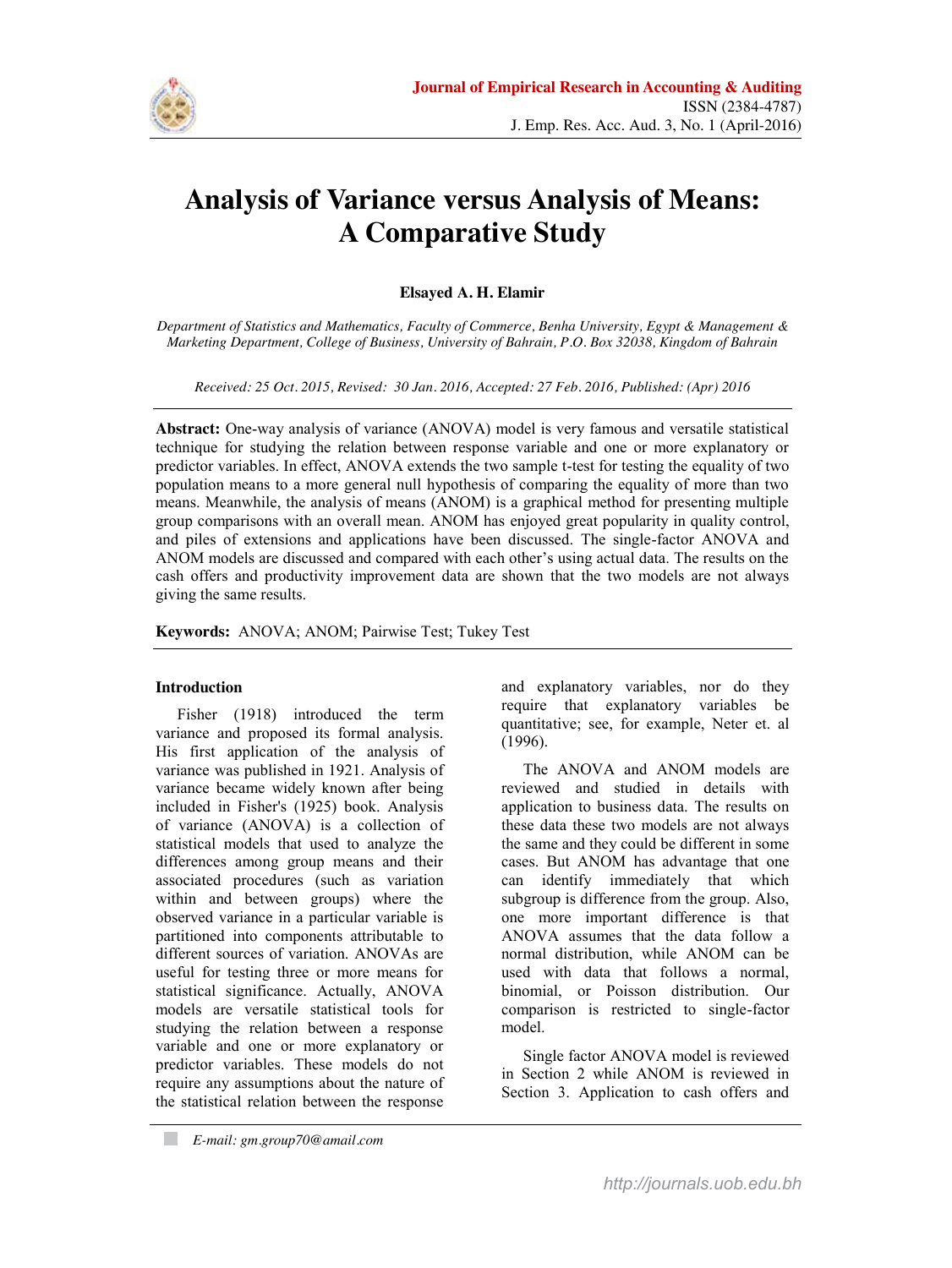productive improvement data is presented in Section 4. Section 5 is devoted to conclusion.

# **Single-Factor ANOVA Models**

Assume there are  $G$  different groups with individuals in each group  $Y_{ai}$ ,  $i = 1, 2, ..., n_a$ ,  $n_T = n_1 + \dots + n_G$  and  $g = 1, ..., G$ . Let  $Y_{gi} - \overline{Y}$  is the total deviation (  $\overline{Y} =$  $\sum_{g}^{G} \sum_{i}^{n_g} Y_{gi} / n_T$ ,  $\overline{Y}_g - \overline{Y}$  is the deviation of grouped mean  $(\bar{Y}_g = \sum_{i=1}^{n_g} Y_{gi}/n_g)$  around the overall mean, and  $Y_{gi} - \overline{Y}_g$  is the deviation of individuals around the grouped mean.

It is useful to describe the observations from an experiment with a model. One way to write the means model is

$$
Y_{gi} = \mu_g + \varepsilon_{gi}
$$
.  $g = 1, 2, ..., G$  and  $i = 1, 2, ..., n_g$ 

 $Y_{gi}$  is the value of the response variable in *i*th trial for the g th trial or treatment,  $\mu_g$  are parameters,  $\varepsilon_{ai}$  are independent normal with  $N(0, \sigma^2)$ .

An alternative way to write a model for the data is to define

$$
\mu_g = \mu + \tau_g
$$

so that the effects model can be written as

$$
Y_{gi} = \mu + \tau_g + \varepsilon_{gi}
$$

 $\mu$  is the parameter common to all treatments called the overall mean, and  $\tau_g$  is a parameter unique to the gth treatment called the  $g$ th treatment effect.

Both models are also called the one-way or single-factor analysis of variance (ANOVA) model because only one factor is investigated. Furthermore, it will be required that the experiment be performed in random order so that the environment in which the

treatments are applied (often called the experimental units) is as uniform as possible. Thus, the experimental design is a completely randomized design. For hypothesis testing, the model errors are assumed to be normally and independently distributed random variables with mean zero and variance  $\sigma^2$ . The variance  $\sigma^2$  is assumed to be constant for all levels of the factor. This implies that the observations

$$
Y_{gi} \sim N(\mu + \tau_g, \sigma^2)
$$

and that the observations are mutually independent.

It is interested in testing the equality of G trearment means; that is,  $E(Y_{gi}) = \mu +$  $\tau_g = g, g = 1, ..., G$ , the appropriate hypotheses are

$$
H_0: \mu_1 = \mu_2 = \dots = \mu_G
$$
  

$$
H_1: \mu_g \neq \mu_j \text{ for at least one pair}
$$

equivalently,

$$
H_0: \tau_1 = \tau_2 = \dots = \tau_G = 0
$$
  

$$
H_1: \tau_g \neq 0 \quad \text{for at least one}
$$

The name analysis of variance is derived from a partitioning of total variability into its component parts. The total corrected sum of squares

$$
SST = \sum_{g=1}^{G} \sum_{i=1}^{n_g} (Y_{gi} - \overline{Y})^2
$$

is used as a measure of overall variability in the data. Intuitively, this is reasonable because if it had to divide SST by the appropriate number of degrees of freedom  $(n_T - 1)$ , it would have the sample variance of the  $Y$ . The sample variance is a standard measure of variability.

Note that the total corrected sum of squares  $SST$ may be written as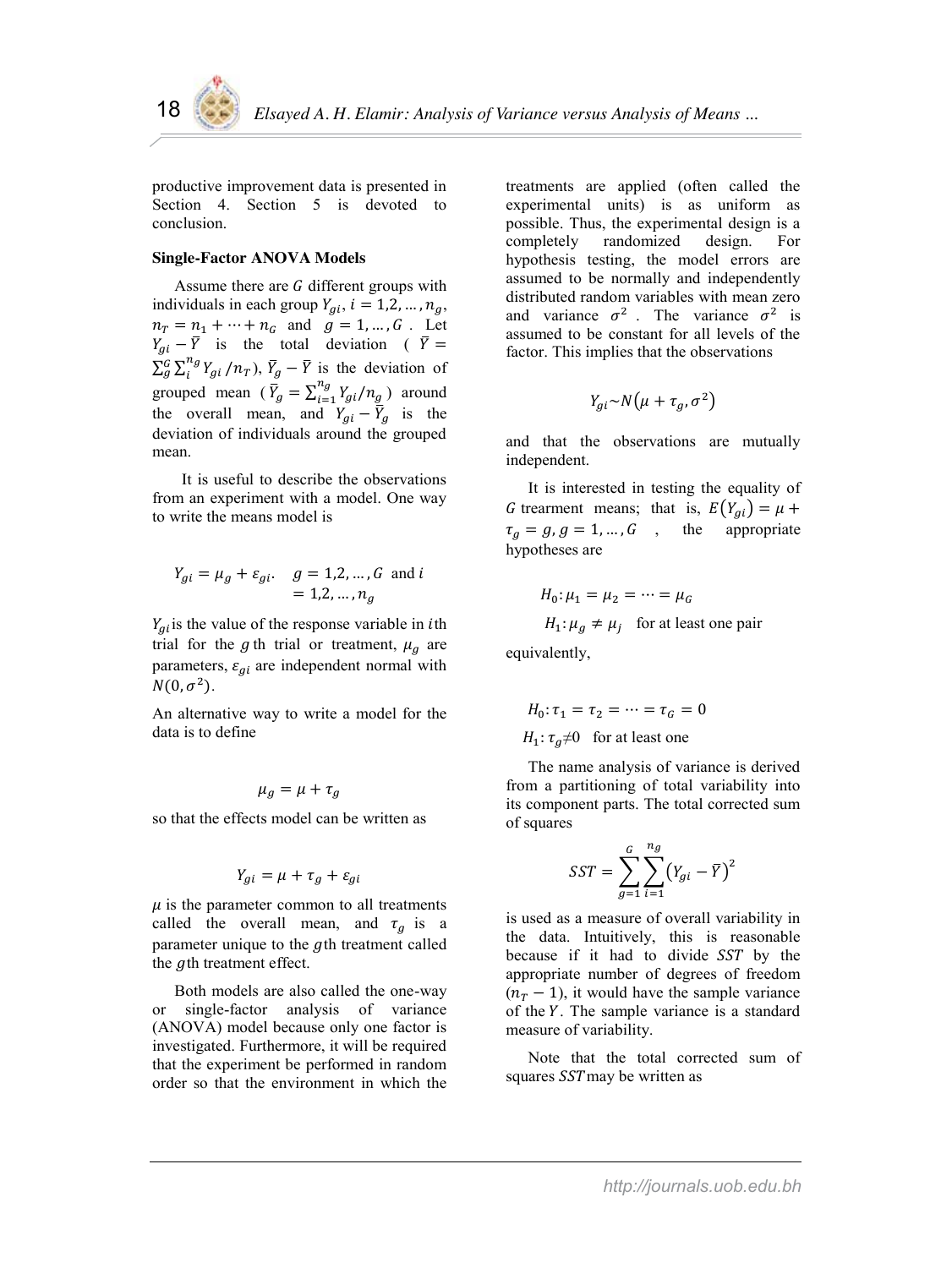#### $SST = SSTR + SSE$

Where  $SSTR$  is called the sum of squares due to treatments (i.e., between treatments),

$$
SSTR = \sum_{g=1}^{G} n_g (\bar{Y}_g - \bar{Y})^2
$$

and  $SSE$  is called the sum of squares due to error (i.e., within treatments)

$$
SSE = \sum_{g=1}^{G} \sum_{i=1}^{n_g} (Y_{gi} - \bar{Y}_g)^2
$$

Therefore,

$$
\sum_{g=1}^{G} \sum_{i=1}^{n_g} (Y_{gi} - \overline{Y})^2
$$
  
= 
$$
\sum_{g=1}^{G} n_g (\overline{Y}_g - \overline{Y})^2
$$
  
+ 
$$
\sum_{g=1}^{G} \sum_{i=1}^{n_g} (Y_{gi} - \overline{Y}_g)^2
$$

It states that the total variability in the data, as measured by the total corrected sum of squares, can be partitioned into a sum of squares of the differences between the treatment averages and the grand average plus a sum of squares of the differences of observations within treatments from the treatment average. Now, the difference between the observed treatment averages and the grand average is a measure of the differences between treatment means, whereas the differences of observations within a treatment from the treatment average can be due to only random error.

Specifically, the mean squares for the treatment can be written as

$$
MSTR = SSTR/(G - 1)
$$
  
= 
$$
\sum_{g=1}^{G} n_g (\bar{Y}_g - \bar{Y})^2 / (G - 1)
$$
  
- 1)

is an estimate of  $\sigma^2$  if the treatment means are equal. The reason for this may be seen as follows: The quantity  $\sum_{g=1}^{G} (\overline{Y}_g - \overline{Y})^2 / (G)$ 1) estimates  $\sigma^2/n_g$ , the variance of the treatment averages, so  $\sum_{g=1}^{G} n_g (\bar{Y}_g - \bar{Y})^2$  $(G - 1)$  must estimate  $\sigma^2$  if there are no differences in treatment means.

Also the mean squares error is

$$
MSE = \sum_{g=1}^{G} \sum_{i=1}^{n_g} (Y_{gi} - \overline{Y}_g)^2 / (n_T - G)
$$

is a pooled estimate of the common variance  $\sigma^2$  within each of the Gtreatments.

Actually, the expected value of  $MSE$  is

$$
E(MSE)=\sigma^2
$$

and the expected value for MSTR is

$$
E(MSTR) = \sigma^2 + \frac{\sum_{g=1}^{G} n_g \tau_g^2}{G - 1}
$$

See, for example, Montgomery (2013) and Neter et al. (1996).

Therefore, if treatment means do differ, the expected value of the treatment mean square is greater than  $\sigma^2$ . Therefore, it can investigate how a formal test of the hypothesis of no differences in treatment means ( $H_0: \mu_1 = \mu_2 = \cdots = \mu_G$ ) can be performed. Because it is assumed that the errors  $\varepsilon_{qi}$  are normally and independently distributed with mean zero and variance  $\sigma^2$ , the observations  $Y_{gi}$  are normally and independently distributed with mean  $\mu$  +  $\tau_a$  and variance  $\sigma^2$ . Thus, SST is a sum of squares in normally distributed random variables; consequently, it can be shown that  $SST/\sigma^2$  is distributed as chi-square with  $n_T$  – 1 degrees of freedom. Furthermore, it can be shown that  $SSE/\sigma^2$  is chi-square with  $n_T - G$  degrees of freedom and that  $SSTR/\sigma^2$  is chi-square with  $G-1$  degrees of freedom if the null hypothesis  $H_0$  is true.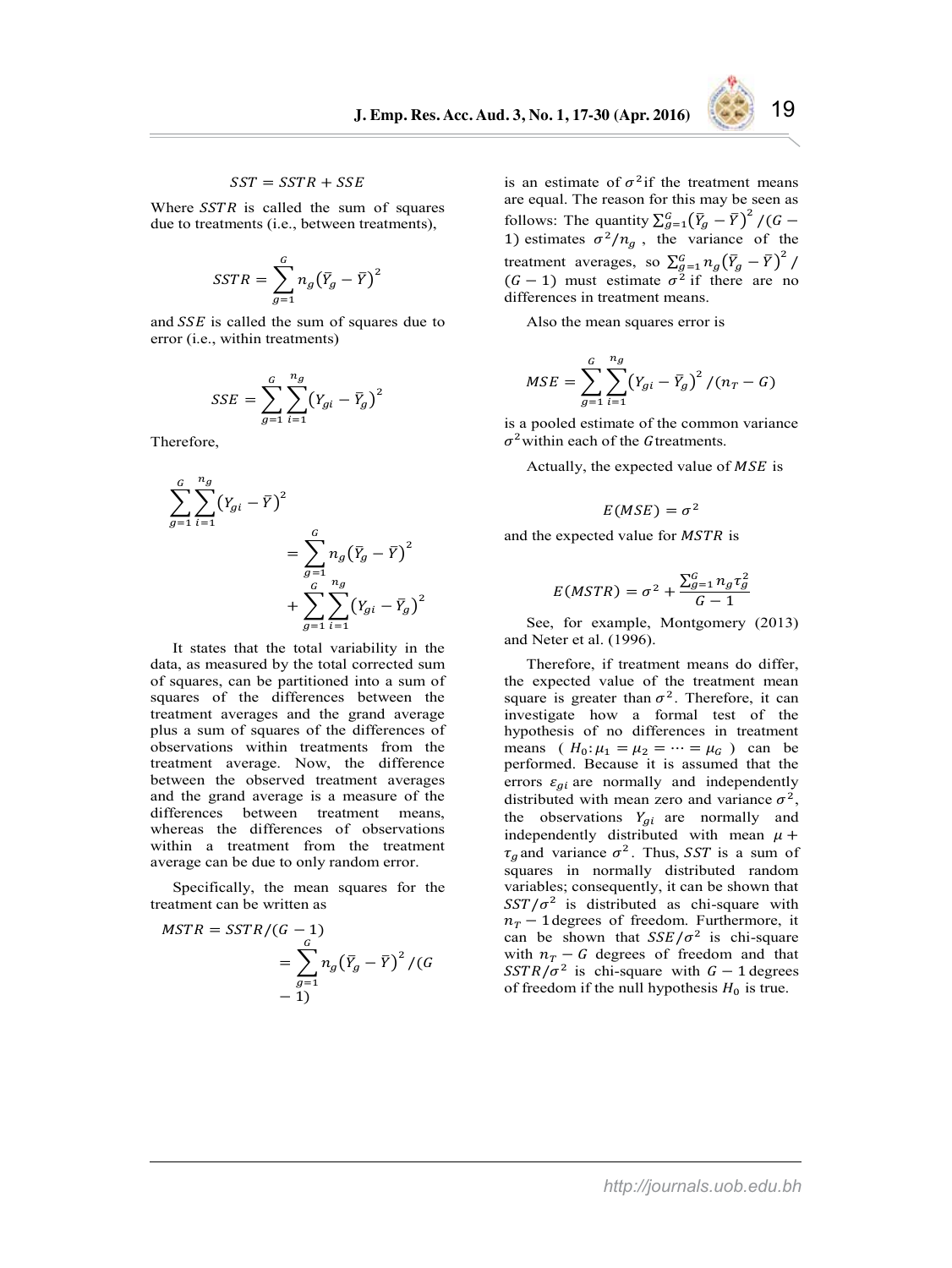Because the degrees of freedom for SST and SSE add to  $n_T - 1$ , the total number of degrees of freedom, Cochran"s theorem implies that  $SSTR/\sigma^2$  and  $SSE/\sigma^2$  are independently distributed chi-square random variables. Therefore, if the null hypothesis of no difference in treatment means is true, the ratio

$$
F_0 = \frac{MSTR}{MSE}
$$
  
= 
$$
\frac{\sum_{g=1}^{G} n_g (\bar{Y}_g - \bar{Y})^2 / (G - 1)}{\sum_{g=1}^{G} \sum_{i=1}^{n_g} (Y_{gi} - \bar{Y}_g)^2 / (n_T - G)}
$$

is distributed as F with  $G-1$  and  $n_T - G$ degrees of freedom, see, for example, Montgomery (2013).

From the expected mean squares it can be seen that, in general,  $MSE$  is an unbiased estimator of  $\sigma^2$ . Also, under the null hypothesis, MSTR is an unbiased estimator of  $\sigma^2$ . However, if the null hypothesis is false, the expected value of  $MSTR$  is greater than  $\sigma^2$ . Therefore, under the alternative hypothesis, the expected value of the MSTR is greater than the expected value of the denominator, and  $H_0$  should be rejected on values of the test statistic that are too large. This implies an upper-tail, one-tail critical region. Therefore, it can conclude that there are differences in the treatment means if

$$
F_0 > F_{\alpha; G-1, n_T-G}
$$

where  $F_0$  is the computed value. Alternatively, it could be used the *P*-value approach for decision making. Therefore, reject  $H_0$  if

$$
P-value < \alpha
$$

The following ANOVA table summarises the equations.

|           | fixed effect model |                                   |                |                           |  |
|-----------|--------------------|-----------------------------------|----------------|---------------------------|--|
| Variation | SS                 | df                                | Mean<br>square | $F_0$                     |  |
| Treatment | <b>SSTR</b>        | G<br>$-1$                         | <b>MSTR</b>    | <b>MSTR</b><br><b>MSE</b> |  |
| Error     | <b>SSE</b>         | $n_T$<br>$-G$                     | MSE            |                           |  |
| Total     | SST                | $n_{\scriptscriptstyle T}$<br>- 1 |                |                           |  |

**Table 1: ANOVA table for the single factor,** 

Note that, in some single-factor experiments, the number of observations taken within each treatment may be different. It is then say that the design is unbalanced. The analysis of variance described above is still be used but there are two advantages in choosing a balanced design. First, the test statistic is relatively insensitive to small departures from the assumption of equal variances for the G treatments if the sample sizes are equal. This is not the case for unequal sample sizes. Second, the power of the test is maximized if the samples are of equal size.

# *Diagnostics*

The decomposition of the variability in the observations through an analysis of variance identity is a purely algebraic relationship. However, the use of the partitioning to test formally for no differences in treatment means requires that certain assumptions be satisfied. Specifically, these assumptions are that the observations are adequately described by the model

$$
Y_{gi} = \mu + \tau_g + \varepsilon_{gi}
$$

and that the errors are normally and independently distributed with mean zero and constant but unknown variance  $\sigma^2$ . If these assumptions are valid, the analysis of variance procedure is an exact test of the hypothesis of no difference in treatment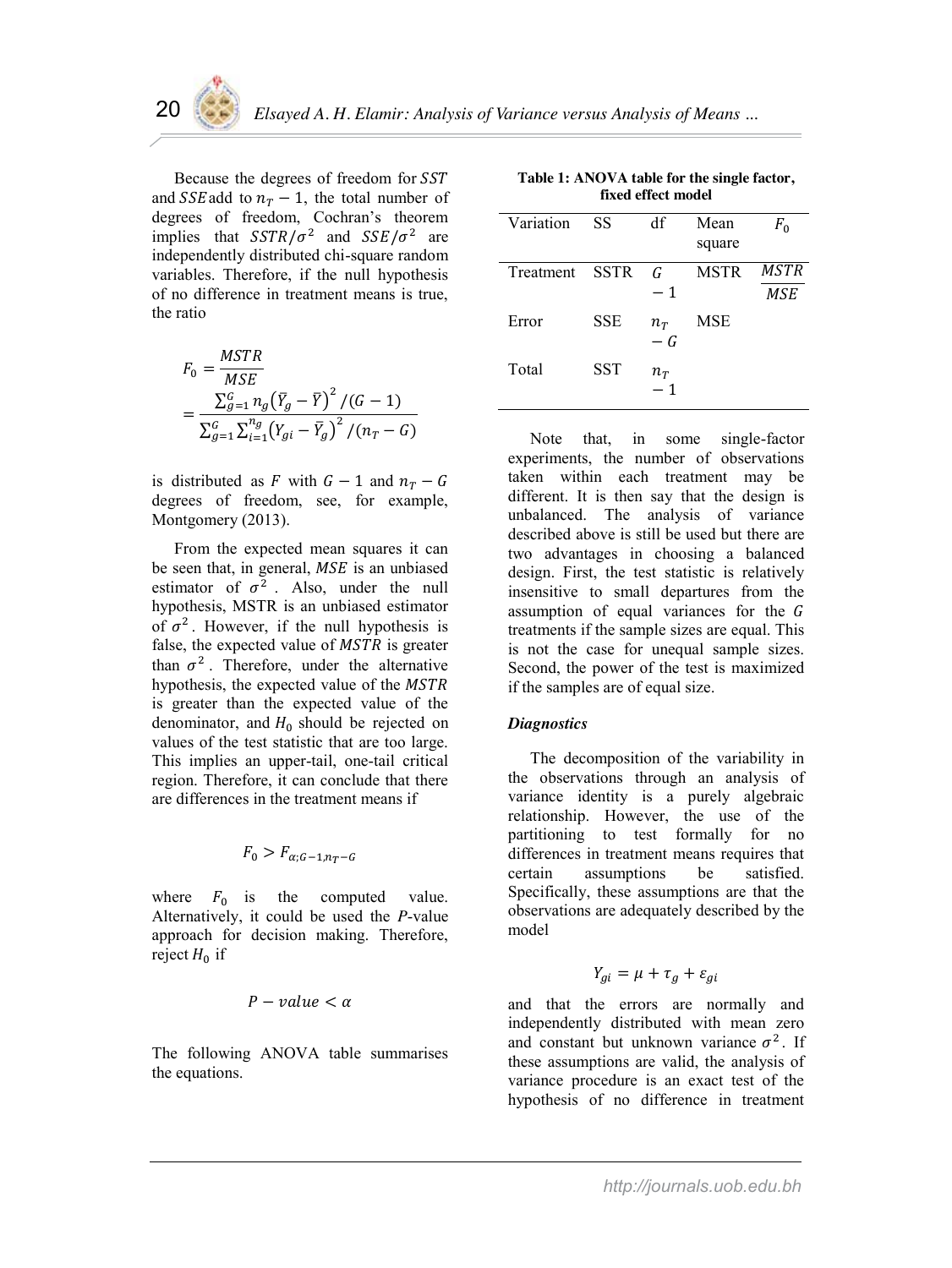In practice, these assumptions will usually not hold exactly. Consequently, it is usually unwise to rely on the analysis of variance until the validity of these assumptions has been checked. Violations of the basic assumptions and model adequacy can be easily investigated by the examination of residuals. The residual for observation  $i$  in treatment  $q$  is

$$
e_{gi} = Y_{gi} - \hat{Y}_{gi} = Y_{gi} - (\hat{\mu} + \hat{\tau}_i)
$$
  
=  $Y_{gi} - (\bar{Y} + (\bar{Y}_g - \bar{Y}))$   
=  $Y_{gi} - \bar{Y}_g$ 

This gives the result that the estimate of any observation in the  $a$ th treatment is just the corresponding treatment average. Examination of the residuals should be an automatic part of any analysis of variance. If the model is adequate, the residuals should be structureless; that is, they should contain no obvious patterns. Through analysis of residuals, many types of model inadequacies and violations of the underlying assumptions can be discovered.

A check of the normality assumption could be made by plotting a histogram of the residuals. If the NID  $(0, \sigma^2)$  assumption on the errors is satisfied, this plot should look like a sample from a normal distribution cantered at zero. Unfortunately, with small samples, considerable fluctuation in the shape of a histogram often occurs, so the appearance of a moderate departure from normality does not necessarily imply a serious violation of the assumptions. Gross deviations from normality are potentially serious and require further analysis. An extremely useful procedure is to construct a normal probability plot of the residuals, see, for example, Neter et. al (1996).

A very common defect that often shows up on normal probability plots is one residual that is very much larger than any of the others. Such a residual is often called an outlier. The presence of one or more outliers can seriously distort the analysis of variance, so when a potential outlier is located, careful investigation is called for. Frequently, the cause of the outlier is a mistake in calculations or a data coding or copying error. If this is not the cause, the experimental circumstances surrounding this run must be carefully studied. If the outlying response is a particularly desirable value (high strength, low cost, etc.), the outlier may be more informative than the rest of the data. We should be careful not to reject or discard an outlying observation unless we have reasonably nonstatistical grounds for doing so. At worst, you may end up with two analyses; one with the outlier and one without.

Several formal statistical procedures may be used for detecting outliers [e.g., see Stefansky (1972), John and Prescott (1975), and Barnett and Lewis (1994)]. Some statistical software packages report the results of a statistical test for normality (such as the Anderson-Darling test) on the normal probability plot of residuals. This should be viewed with caution as those tests usually assume that the data to which they are applied are independent and residuals are not independent.

A rough check for outliers may be made by examining the standardized residuals

$$
d_{gi} = \frac{e_{gi}}{\sqrt{MSE}}
$$

If the errors  $\varepsilon_{gi}$  are  $N(0, \sigma^2)$ , the ndardized residuals should be standardized approximately normal with mean zero and unit variance. Thus, about 68 percent of the standardized residuals should fall within the limits  $\pm 1$ , about 95 percent of them should fall within  $\pm 2$ , and virtually all of them should fall within  $\pm 3$ . A residual bigger than 3 or 4 standard deviations from zero is a potential outlier.

Although residual plots are frequently used to diagnose inequality of variance, several statistical tests have also been proposed. These tests may be viewed as formal tests of the hypotheses

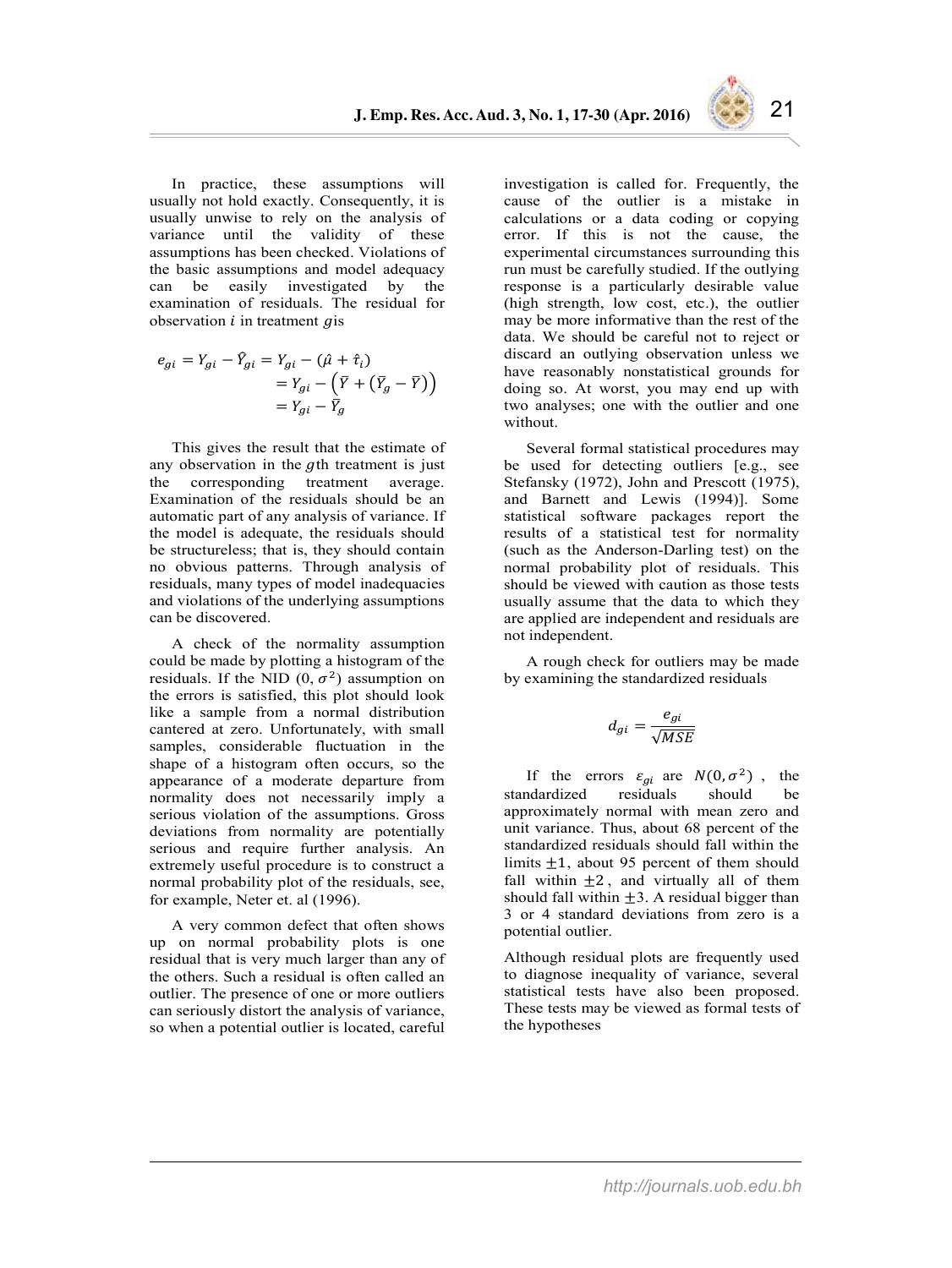# $H_0: \sigma_1^2 = \sigma_2^2 = \cdots = \sigma_G^2$  $H_1$ : equal is not true

A widely used procedure is Bartlett's test. The procedure involves computing a statistic whose sampling distribution is closely approximated by the chi-square distribution with  $G-1$  degrees of freedom when the  $G$  random samples are from independent normal populations. Because Bartlett's test is sensitive to the normality assumption, there may be situations where an alternative procedure would be useful. Anderson and McLean (1974) present a useful discussion of statistical tests for equality of variance. The modified Levene test [see Levene (1960) and Conover et al. (1981)] is a very nice procedure that is robust to departures from normality.

To test the hypothesis of equal variances in all treatments, the modified Levene test uses the absolute deviation of the observations  $Y_{ai}$  in each treatment from the treatment median. Denote these deviations by

$$
d_{gi} = \left| Y_{gi} - \tilde{Y}_g \right|
$$

The modified Levene test then evaluates whether or not the means of these deviations are equal for all treatments. It turns out that if the mean deviations are equal, the variances of the observations in all treatments will be the same. The test statistic for Levene"s test is simply the usual ANOVA *F* statistic for testing equality of means applied to the absolute deviations.

# *Comparisons among treatment means*

When the null hypothesis is rejected, there are differences between the treatment means but exactly which means differ is not specified. Sometimes in this situation, further comparisons and analysis among groups of treatment means may be useful. The  $g$  th treatment mean is defined as  $\mu_i = \mu + \tau_i$ , and  $\mu_i$  is estimated by  $\bar{Y}_g$ . Comparisons between treatment means are

made in terms of either the treatment totals or the treatment averages. The procedures for making these comparisons are usually called multiple comparison methods. Suppose that it is interested in comparing all pairs of G treatment means and that the null hypotheses that we wish to test are  $H_0: \mu_i =$  $\mu_i$  for all  $i \neq j$ .

# *Tukey's Test*

Suppose that, following an ANOVA in which we have rejected the null hypothesis of equal treatment means, we wish to test all pairwise mean comparisons:

$$
H_0: \mu_g = \mu_j
$$
  

$$
H_1: \mu_g \neq \mu_j
$$

for all  $q \neq j$ . Tukey (1953) proposed a procedure for testing hypotheses for which the overall significance level is exactly  $\alpha$ when the sample sizes are equal and at most  $\alpha$  when the sample sizes are unequal. His procedure can also be used to construct confidence intervals on the differences in all pairs of means. For these intervals, the simultaneous confidence level is  $100(1 \alpha$ ) percent when the sample sizes are equal and at least  $100(1 - \alpha)$  percent when sample sizes are unequal. In other words, the Tukey procedure controls the experimentwise or "family" error rate at the selected level  $\alpha$ . Tukey's procedure makes use of the distribution of the studentized range statistic

$$
q = \frac{\bar{Y}_{max} - \bar{Y}_{min}}{\sqrt{MSE/n}}
$$

Where  $\bar{Y}_{max}$  and  $\bar{Y}_{min}$  are the largest and smallest sample means, respectively, out of a group of  $q$  sample means.

Tukey"s test declares two means significantly different if the absolute value of their sample differences exceeds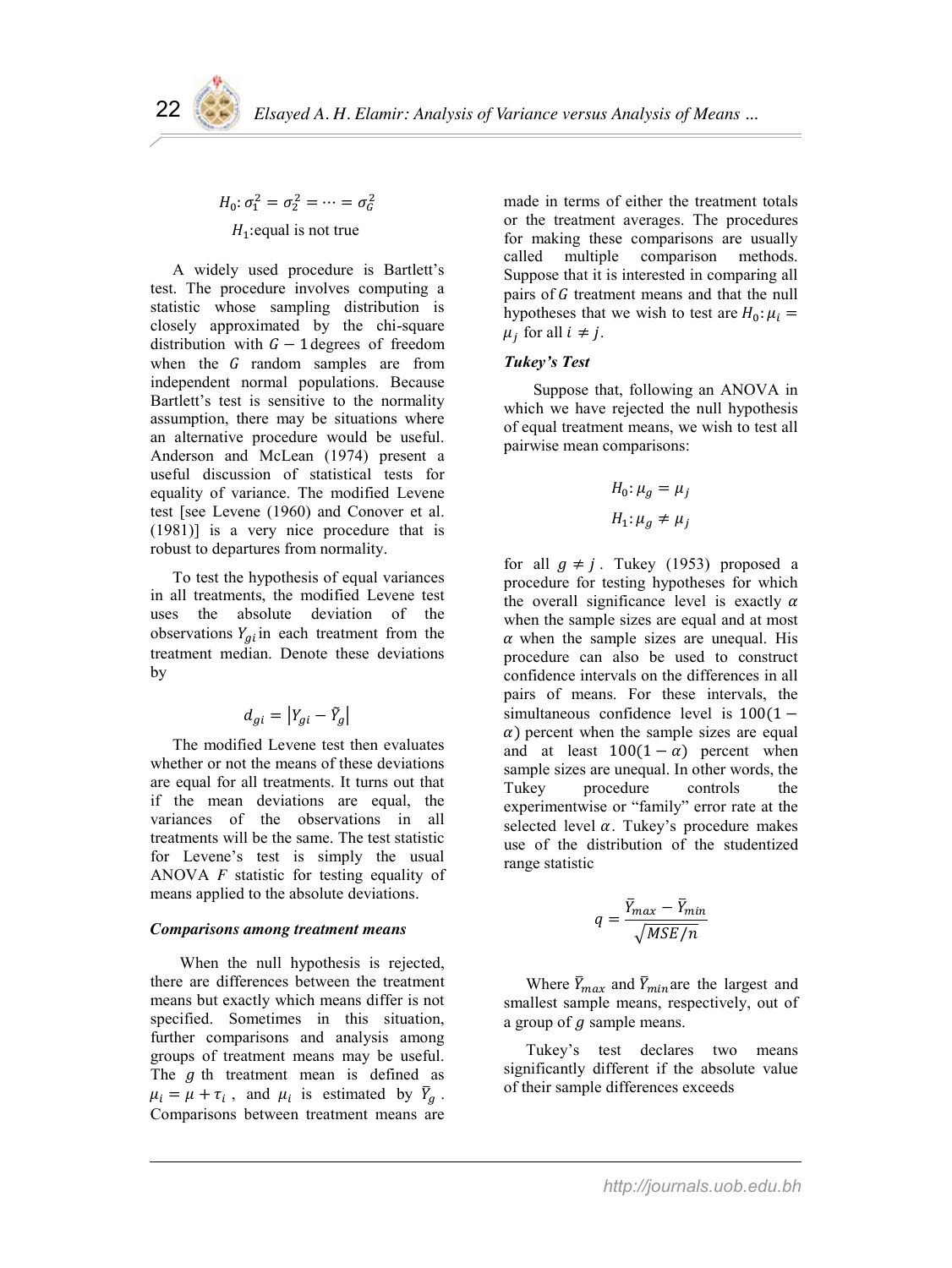

# $T_{\alpha} = q_{\alpha}(a, f)\sqrt{MSE/n}$

 $q_{\alpha}(a, f)$  the upper  $\alpha$  percentage points of *q*, where  $f$  is the number of degrees of freedom associated with the  $MSE$ .

#### *The Fisher Least Significant Difference (LSD) Method*

The Fisher method for comparing all pairs of means controls the error rate  $\alpha$  for each individual pairwise comparison but does not control the experimentwise or family error rate. This procedure uses the  $t$ statistic

for testing  $H_0\mu_q = \mu_i$ ,  $q \neq j$ 

$$
t_0 = \frac{\overline{Y}_g - \overline{Y}_j}{\sqrt{MSE\left(\frac{1}{n_g} + \frac{1}{n_j}\right)}}
$$

Assuming a two-sided alternative, the pair of means  $\mu_a$  and  $\mu_i$  would be declared significantly different if

$$
\left|\bar{Y}_g - \bar{Y}_j\right| > t_{\frac{\alpha}{2}, n_T - G} \sqrt{MSE\left(\frac{1}{n_g} + \frac{1}{n_j}\right)}
$$

The quantity

$$
LSD = t_{\frac{\alpha}{2}, n_T - G} \sqrt{MSE\left(\frac{1}{n_g} + \frac{1}{n_j}\right)}
$$

is called the least significant difference.

Note that it is focused on using the analysis of variance and related methods to determine which factor levels result in differences among treatment or factor level means. It is customary to refer to these effects as location effects. If there was inequality of variance at the different factor levels, it could be used transformations to stabilize the variance to improve inference on the location effects. In some problems, however, it is interested in discovering whether the different factor levels affect variability; that is, it is interested in discovering potential dispersion effects. This will occur whenever the standard deviation, variance, or some other measure of variability is used as a response variable; see, Neter et.al (1996).

#### **Analysis of means (ANOM)**

The basic idea of ANOM was first used by Laplace, almost 100 years before Fisher (1918, 1925, 1935) introduced ANOVA. Laplace was interested in studying the homogeneity over the calendar year of the lunar atmospheric tide in Paris. He had available data on the mean change in barometric pressure from 9:00 a.m. to 3:00 p.m. over a period of 11 years. His analysis for homogeneity consisted of computing the average change for each season and comparing these with the average change over the entire year. He evaluated what we would now call the descriptive level of significance. While Laplace correctly concluded there were significant differences between the four seasons, he made what today would be considered two fundamental errors. First, he didn"t account for the dependence among the four differences (seasonal averages minus the overall average), and second, rather than using the pooled seasonal variances as the measure of variability, he used the variance over the entire year. The next appearance of an ANOM-type procedure was the multiple significance test of Halperin et al. (1955) for several normally distributed populations. They correctly used the pooled sample variances to measure variability, and to account for the dependence among the treatment means minus the overall mean, they used Bonferroni inequalities to obtain upper and lower bounds on the appropriate critical values. They conjectured that the exact critical values were closer to the lower bounds. Ott (1967) suggested applying the test of Halperin et al. (1955) in a graphical form and, based on their conjecture,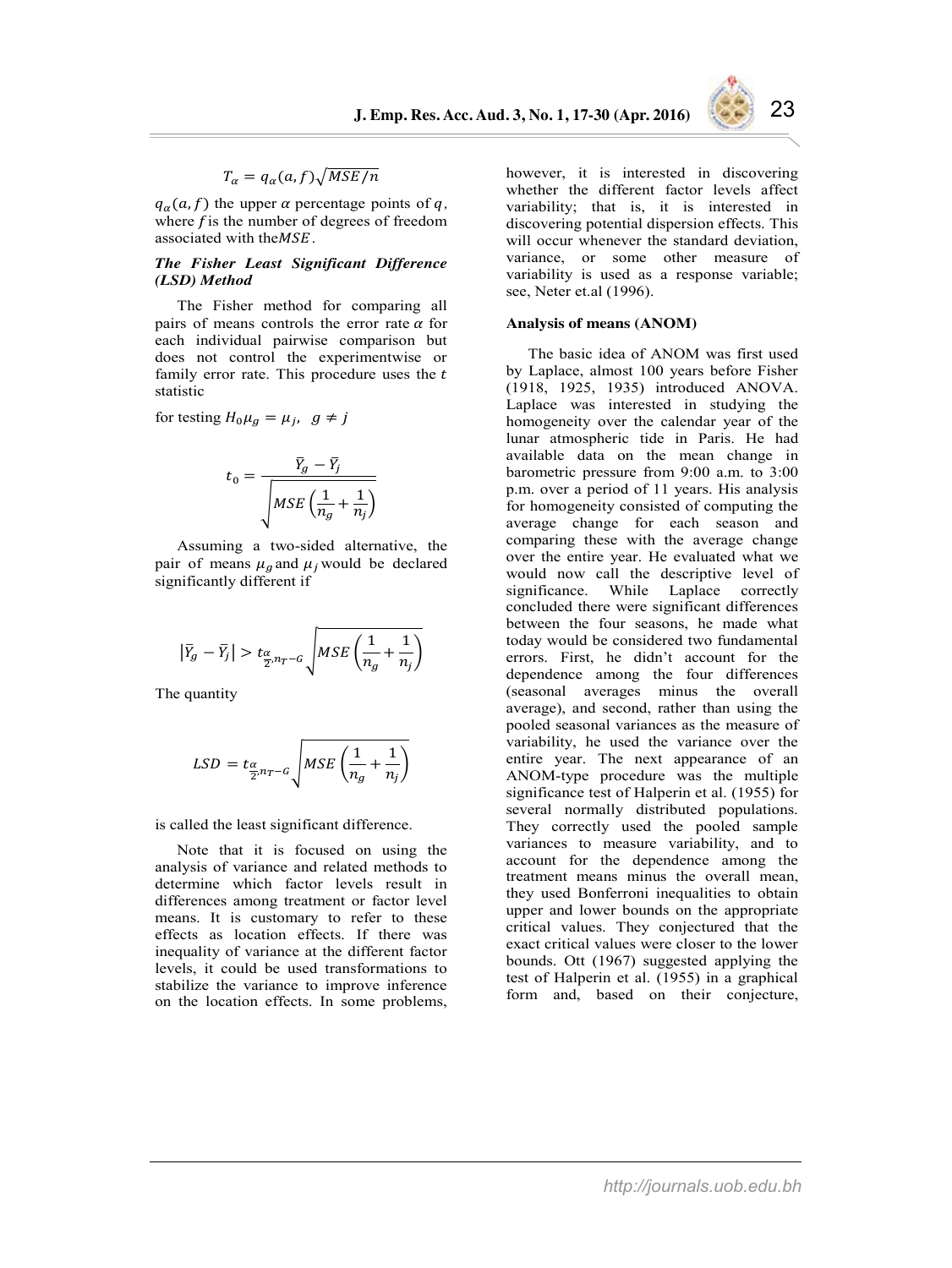

provided tables of approximate critical values that were the average of the lower and upper Bonferroni bounds.

Ott (1967) not only used approximate critical values but also advocated using sample ranges rather than sample variances to measure variability. Schilling (1973) extended Ott"s work to designs more complicated than factorial designs with fixed effects (e.g., balanced incomplete block designs and mixed effect designs) and discussed using the ANOM with non normal data. Rather than using the approximate critical values proposed by Ott (1967), he used the upper bounds from Halperin et al. (1955). Schilling (1973) also advocated using sample ranges to measure variability. Following on Schilling"s work, a number of authors discussed various aspects of the ANOM; see, Nelson et.al (2005). All of this work continued to be based on conservative critical values obtained using Bonferonni"s inequality.

In 1982, exact ANOM critical values for the main effects of ANOM in balanced designs were obtained (see Nelson et.al (2005)). These exact values were based on the variability being estimated using the pooled sample variances.

The analysis of means (ANOM) is a graphical procedure for comparing a collection of means, rates, or proportions to see if any of them are significantly different from the overall mean, rate, or proportion. An ANOM decision chart is similar in appearance to a control chart. It has a center line, located at the overall mean (rate or proportion), and upper and lower decision limits. The group means (rates or proportions) are plotted, and those that fall beyond the decision limits are said to be significantly different from the overall value. These differences are statistical differences, if they exist. The chart also allows one to easily evaluate the practical differences.

Any individual group mean not contained in this interval is deemed significantly higher than the overall average of all groups if it lies above the upper decision line. Similarly, any group mean that falls below the lower decision line is declared significantly lower than the overall group average.

As with confidence interval estimation, to compute the upper and lower decision lines (UDL and LDL) for ANOM, you must add and subtract a measure of sampling error around the statistic of interest.

$$
\bar{Y} \pm h_{G,n_g} \sqrt{\frac{(G-1)s_p^2}{n_T}}
$$

where

 $s_p^2$  is pooled variance, an estimate of the inherent variability in the data computed by averaging the G group variances

 $h_{G,n_G}$  critical value of Nelson's h statistic with  $G$  groups and equal observations per group obtained from the table of the hstatistic; see, ...

So that

$$
UDL = \overline{Y} + h_{G,n_g} \sqrt{\frac{(G-1)s_p^2}{n_T}}
$$

and

$$
LDL = \overline{Y} - h_{G,n_g} \sqrt{\frac{(G-1)s_p^2}{n_T}}
$$

One important assumption of ANOM is that the samples are approximately normally distributed and a second important assumption of ANOM is that the populations from which each of the G samples of size  $n_a$ were selected do not differ with respect to variability. That is, for ANOM. Note that, the package used for analysis is ANOM package; see, Pallmann (2016).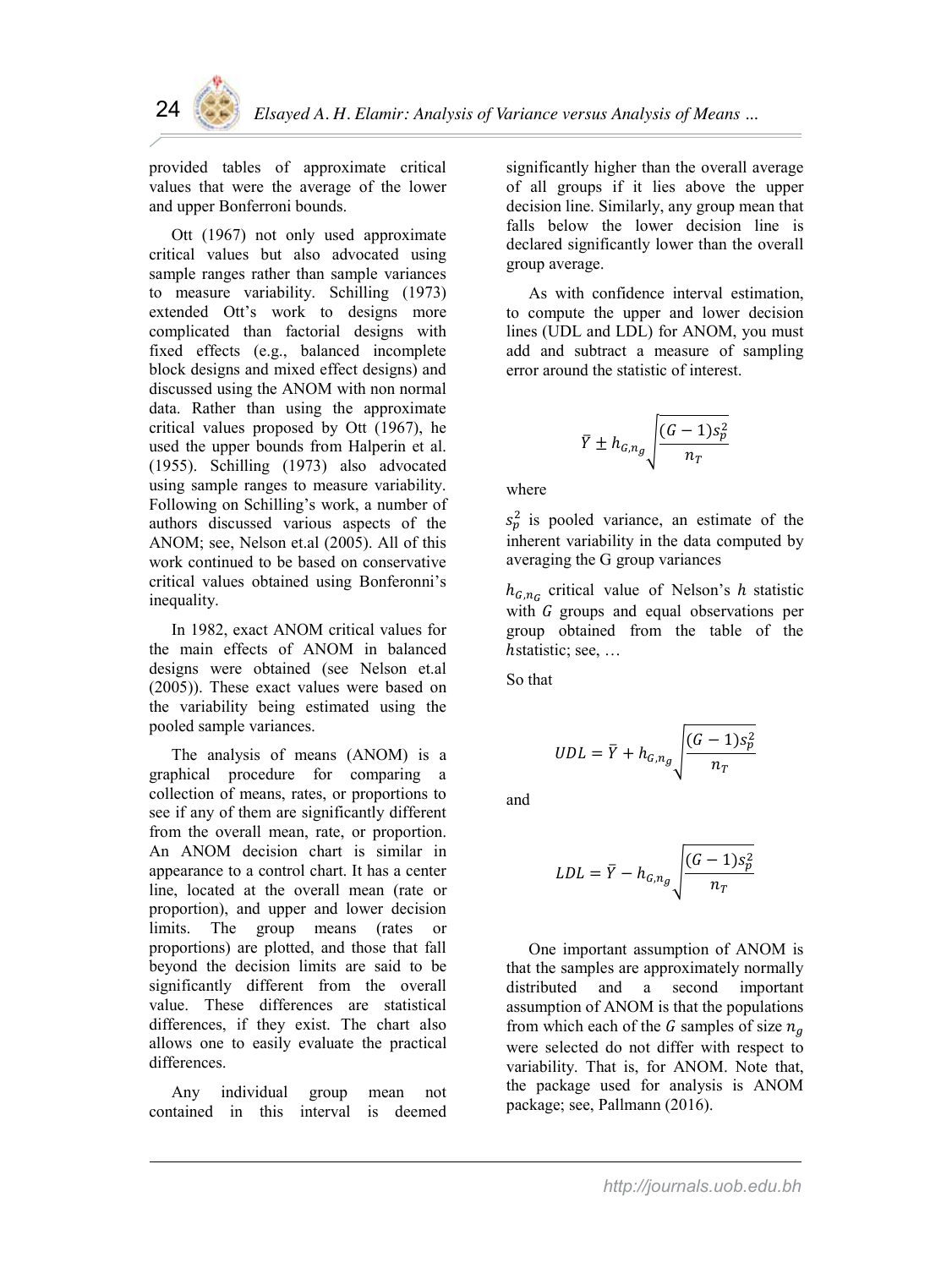### **Applications**

### *Application1: Cash offers*

A consumer organization studied the effect of age of automobile owner on size of cash offers for a used car by utilizing 12 in each of three age group (young (A), middle (B), elderly (C)) who acted as the owner of a used car. A medium price, six year old car was selected for the experiment, and the owners solicited cash offers for this car from 36 dealers selected at random from the dealers in the region. Randomization was used in assigning the dealers to the owners.

|  | Table 1: cash offers data for used cars by utilizing |  |
|--|------------------------------------------------------|--|
|  | <b>12 in each of three age groups</b>                |  |

| A               | B      | $\mathsf{C}$ |
|-----------------|--------|--------------|
| $1\overline{9}$ | 28     | 25           |
| 19              | 27     | 20           |
| 21              | 25     | 23           |
| 20              | $22\,$ | 18           |
| 23              | 25     | 24           |
| 20              | $27\,$ | 22           |
| 18              | 25     | 22           |
| $\overline{24}$ | 24     | 19           |
| 23              | 26     | 21           |
| 22              | 25     | 23           |
| 22              | 25     | 24           |
| 25              | 29     | 20           |

#### *Normality test:*

The most widely used test for normality is the Shapiro-Wilks test. The function to perform this test is called shapiro.test in Rsoftware. The test has the null hypothesis that the normal distribution is suitable for data and the alternative hypothesis that normal is not suitable for data

Shapiro-Wilk normality test

 $W = 0.96976$ , p-value = 0.4191

Where the p-value is 0.4191 more than 0.05, the normality assumption could not be rejected. Moreover, quantile-quantile plot is very useful to check for normality



**Figure 1 normal Q-Q plot for cash offers data**

Figure 1 support the assumption of the normality of the data.

#### *Homogeneity of variances:*

Bartlett's test allows us to compare the variance of two or more samples to determine whether they are drawn from populations with equal variance. It is suitable for normally distributed data. The test has the null hypothesis that the variances are equal and the alternative hypothesis that they are not equal. By using R-software the results are

### Bartlett test of homogeneity of variances

## Bartlett's K-squared =  $1.0408$ , df =  $2$ , p-valu  $e = 0.5943$

From the output we can see that the pvalue of 0.5943 is not less than the

*http://journals.uob.edu.bh*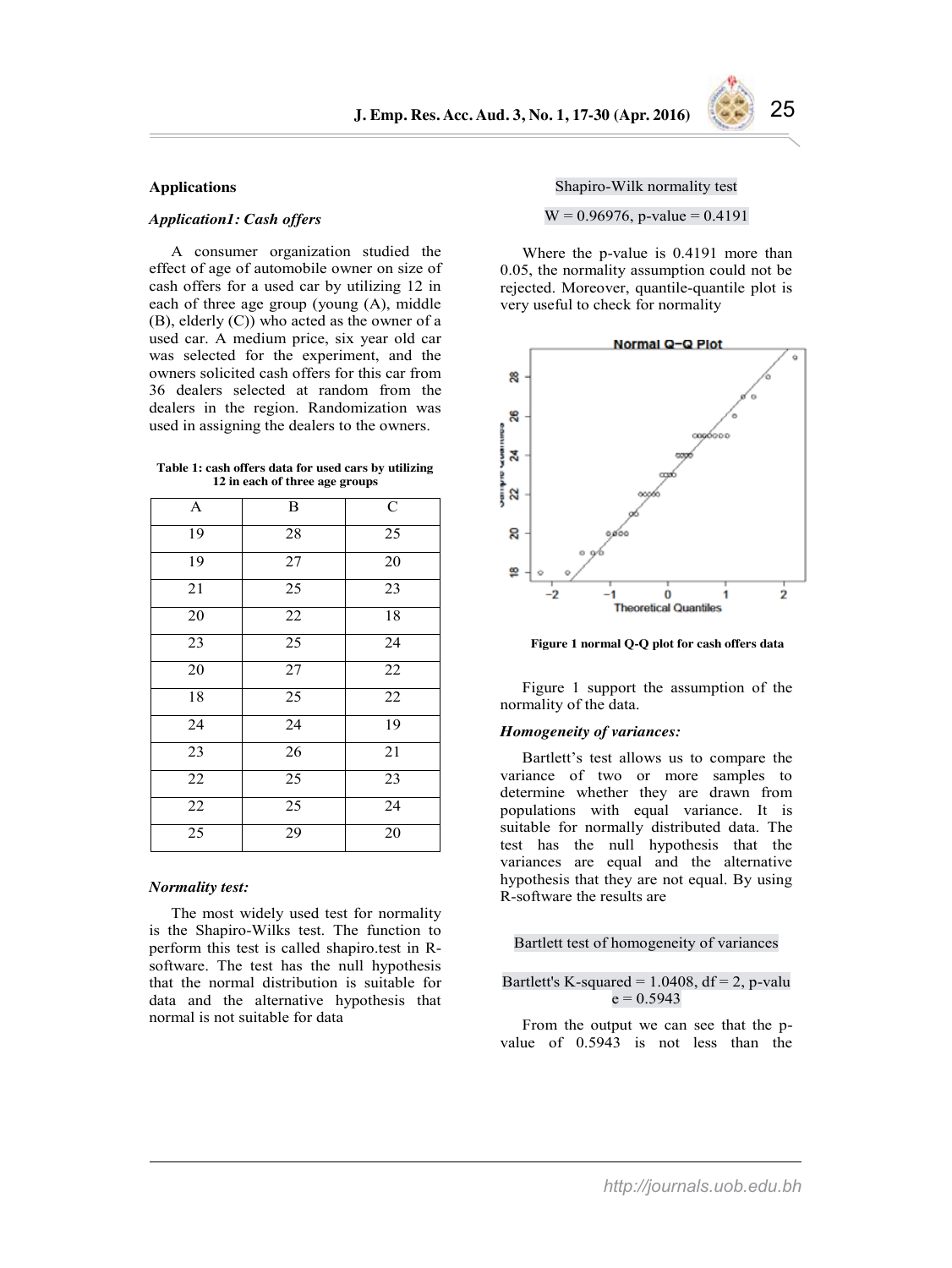

significance level of 0.05. This means it cannot be rejected the null hypothesis that the variance is the same for all treatment groups. This means that there is no evidence to suggest that the variance in data is different for the three treatment groups.

Moreover, it can use the hovPlot function graphs in R-software to check for the components of the Brown and Forsyth test statistic from an ordinary one-way analysis of variance on the absolute deviations from the median.

Also the Brown-Forsyth supports the same results where the p-value is 0.5816 and the boxplot in Figure 2 is in one direction for MAD.

# Brown-Forsyth

 $F = 0.55089$ , df:e1 = 2, df:Residuals = 33, p $value = 0.5816$ 

alternative hypothesis: variances are not identical



**Figure 2 boxplots for cash offers data, the data with the median subtracted and the absolute deviations from the median**

# *ANOVA:*

The ANOVA test for cash offers data is

 $H_0: \mu_1 = \mu_2 = \mu_3$  $H_1$ : two not equal

# ANOVA table

|           |                                    |                         | Df Sum Sq Mean Sq F value $Pr(>$                    |  |
|-----------|------------------------------------|-------------------------|-----------------------------------------------------|--|
| F)        |                                    |                         |                                                     |  |
|           |                                    |                         | Between 2 137.2 68.58 15.76 1.57e                   |  |
| $-05$ *** |                                    |                         |                                                     |  |
|           |                                    | Residuals 33 143.6 4.35 |                                                     |  |
|           |                                    |                         |                                                     |  |
|           |                                    |                         | Signif. codes: $0$ '***' $0.001$ '**' $0.01$ '*' 0. |  |
|           | $05$ $\degree$ $0.1$ $\degree$ $1$ |                         |                                                     |  |

From this table p-value  $< 0.05$ , the  $H_0$  id rejected but the test not tell us which treatments are different. Therefore, the pairwise t test is

Pairwise comparisons using t tests with pool ed SD

| A                   | B |  |
|---------------------|---|--|
| B 4.3e-05           |   |  |
| $C$ 1.00000 0.00018 |   |  |

It is clear from this the averages of treatments A, B and B, C are different. Therefore, treatment B is quite different from others in terms of average.

Also, the Tukey test is

Tukey multiple comparisons of means 95% family-wise confidence level

|       | diff | lwr upr p ad |                                        |  |
|-------|------|--------------|----------------------------------------|--|
|       |      |              | B-A 4.3333333 2.243760 6.422907 0.00   |  |
| 00414 |      |              |                                        |  |
|       |      |              | C-A 0.4166667 -1.672907 2.506240 0.87  |  |
| 68688 |      |              |                                        |  |
|       |      |              | C-B-3.9166667 -6.006240 -1.827093 0.00 |  |
| 01729 |      |              |                                        |  |

As we see from p-adj the values the less then 0.05 for B-A and C-B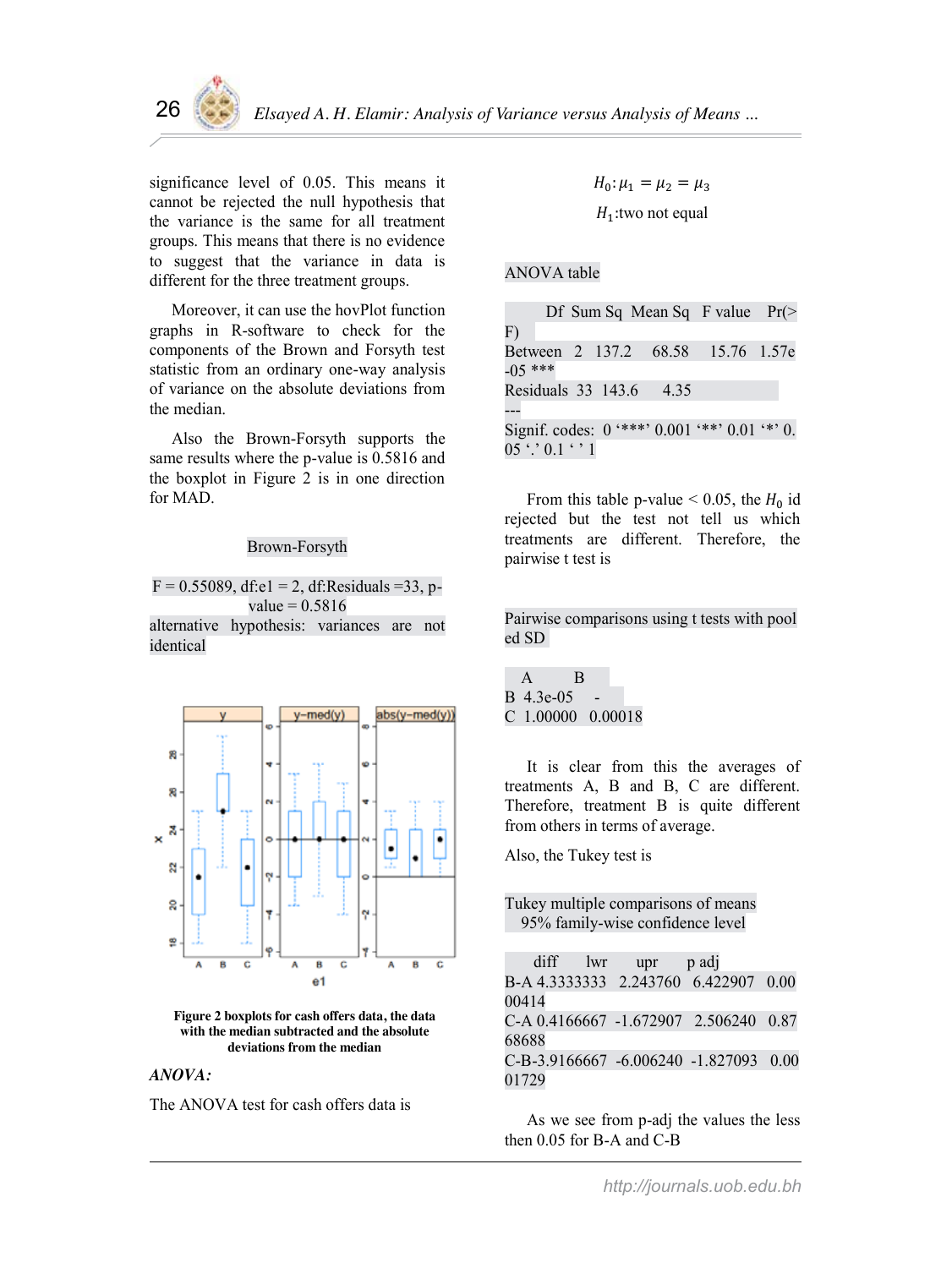

# *ANOM*

The analysis of means can be obtained directly from ANOM package in R software. By using this package the ANOM for cash offers data is



**Figure 3 ANOM chart for the cash offers data**

It is clear from Figure 3 the treatments A and B outside the lower and upper limits that support the rejections of equal averages among the treatments.

# *Application2: productivity improvement*

An economist compiled data on productivity improvements for a sample of firms producing electronic computing equipment. The firms were classified according to the level of their average expenditure for research and development in the past three years (low  $(A)$ , moderate  $(B)$ ) and high (C)). The results of the study follow with productivity improvement are measured on a scale from 0 to 50. Are the means with productivity improvement differ according to the level of research and development expenditure.

|  | Table 1: cash offers data for used cars by utilizing |  |
|--|------------------------------------------------------|--|
|  | 12 in each of three age groups                       |  |

| $\mathbf{A}$ | B     | $\mathbf C$ |
|--------------|-------|-------------|
| 17.08        | 20.55 | 17.22       |
| 19.02        | 19.59 | 20.43       |
| 21.69        | 21.10 | 14.31       |
| 21.69        | 27.77 | 18.92       |
| 21.48        | 17.96 | 9.21        |
| 15.40        | 25.27 | 21.52       |
| 20.25        | 14.38 | 20.05       |
| 20.41        | 18.08 | 13.47       |
| 16.51        | 22.62 | 20.02       |
| 26.47        | 25.41 | 17.99       |
| 21.46        | 22.07 | 20.51       |
| 14.80        | 26.49 | 21.20       |

### *Normality test:*

The test has the null hypothesis that the normal distribution is suitable for data and the alternative hypothesis that normal is not suitable for data

## Shapiro-Wilk normality test

 $W = 0.9695$ , p-value = 0.4119

Where the p-value is 0.4119 more than 0.05, the normality assumption could not be rejected. Moreover, quantile-quantile plot is very useful to check for normality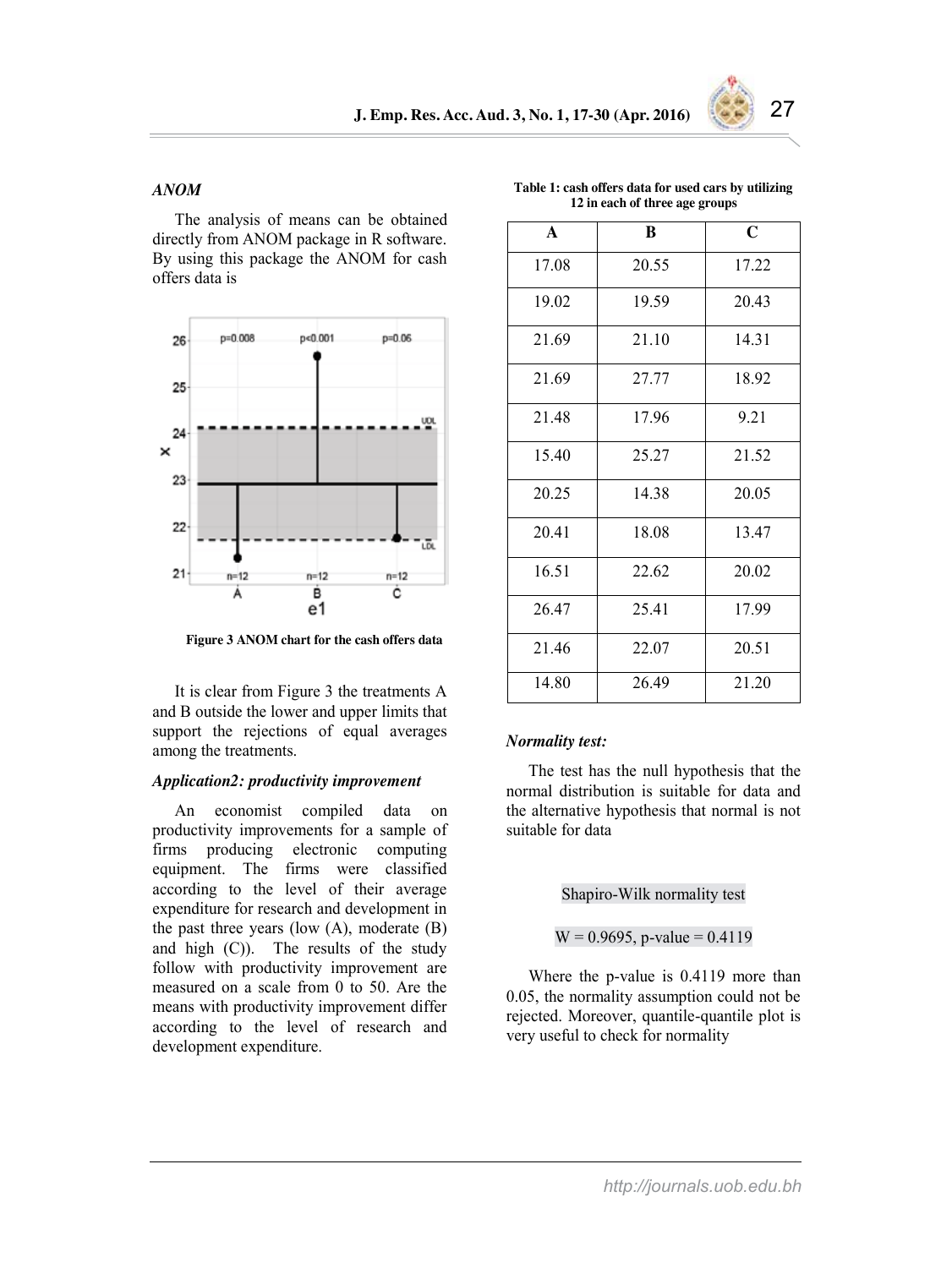

**Figure 4 normal Q-Q plot for productivity data**

Figure 4 supports the assumption of the normality of the data.

### *Homogeneity of variances:*

The test has the null hypothesis that the variances are equal and the alternative hypothesis that they are not equal. By using R-software the results are

### Bartlett test of homogeneity of variances

Bartlett's K-squared =  $0.36243$ , df = 2, p-val  $ue = 0.8343$ 

From the output we can see that the pvalue of 0.8343 is not less than the significance level of 0.05. This means it cannot be rejected the null hypothesis that the variance is the same for all treatment groups. This means that there is no evidence to suggest that the variance in data is different for the three treatment groups.

Moreover, it can use the hovPlot function graphs in R-software to check for the components of the Brown and Forsyth test statistic from an ordinary one-way analysis

of variance on the absolute deviations from the median.

Also the Brown-Forsyth supports the same results where the p-value is 0.8031 and the boxplot in Figure 5 for MAD.

# Brown-Forsyth

 $F = 0.22071$ , df:e1 = 2, df:Residuals = 33, p-value =  $0.8031$ alternative hypothesis: variances are not ide ntical





### *ANOVA:*

The ANOVA test for productivity improvement data is

$$
H_0: \mu_1=\mu_2=\mu_3
$$

 $H_1$ : two not equal

ANOVA table

Df Sum Sq Mean Sq F value Pr(>F)

Treatments 2 89.9 44.97 3.293 0.0496 \*

# *http://journals.uob.edu.bh*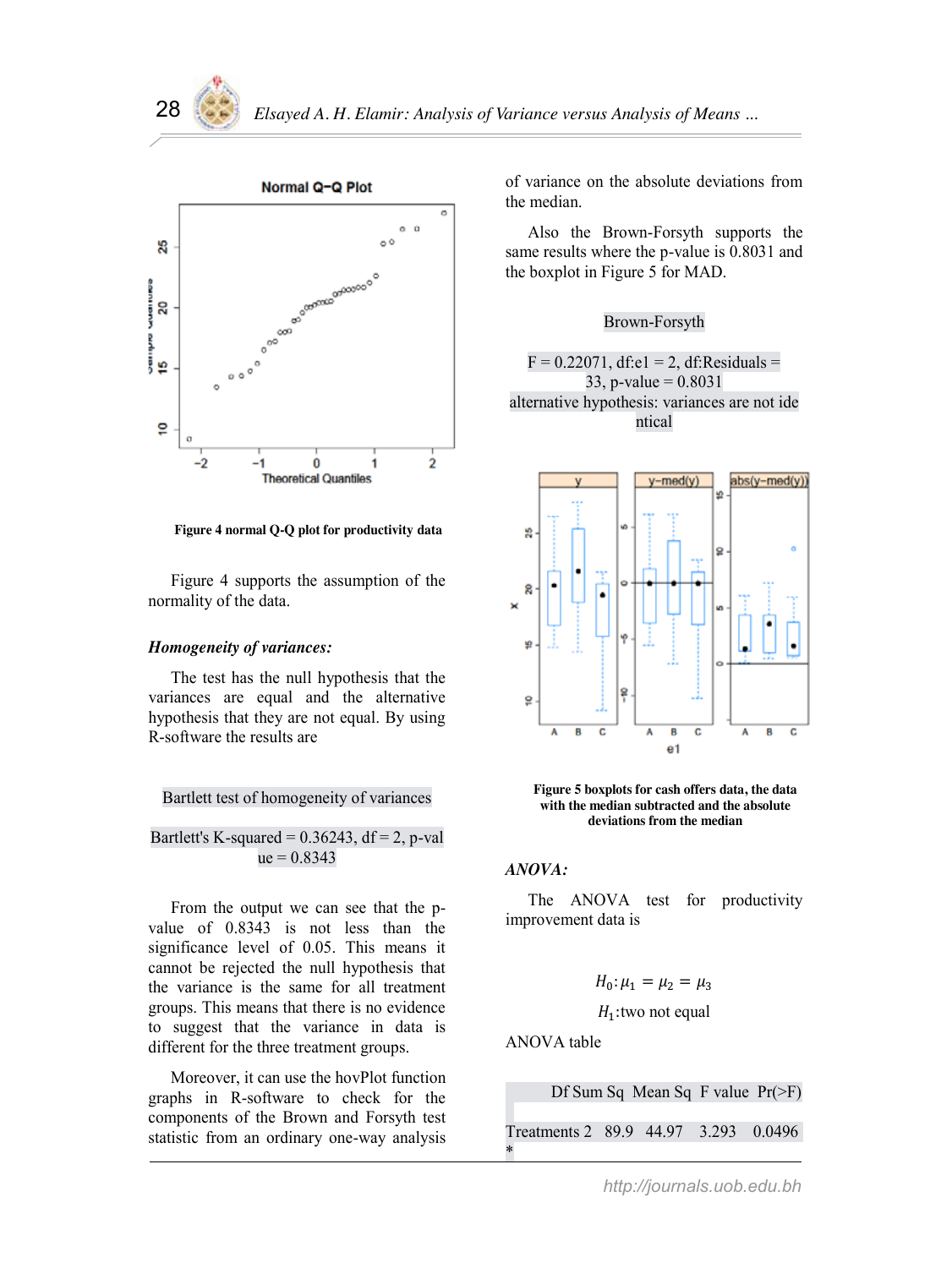

Residuals 33 450.6 13.66 --- Signif. codes:  $0$  '\*\*\*'  $0.001$  '\*\*'  $0.01$  '\*'  $0.$  $0.5$  '.'  $0.1$  '  $1$ 

From this table p-value  $< 0.05$ , the  $H_0$  id rejected but the test not tell us which treatments are different. Therefore, the pairwise t test is

Pairwise comparisons using t tests with pool ed SD

 A B B 0.526 - C 0.740 0.045

It is clear from this the averages of treatments C and B are different and that support the F test.

Also, the Tukey test is

Tukey multiple comparisons of means 95% family-wise confidence level

diff lwr upr p adj B-A 2.088916 -1.612956 5.7907885 0.36 03650 C-A -1.778794 -5.480667 1.9230782 0.47 37571 C-B -3.867710 -7.569583 -0.1658379 0.03 90605

As we see from p-adj the value the less than 0.05 for C-B. Also this is supporting F test.

### *ANOM*

The analysis of means can be obtained directly from ANOM package in R software. By using this package the ANOM for for productivity improvement data data is



**Figure 6 ANOM chart for the productivity data**

It is clear from Figure 6 there are no treatments A and B outside the lower and upper limits and therefore we could not reject equal averages among the treatments. These results are different from what we get in ANOVA.

#### **Conclusion**

Although ANOVA and ANOM have been used for the same purpose but sometimes they can produce different result and .Often both analyses yield similar results. One more important difference is that ANOVA assumes that your data follow a normal distribution, while ANOM can be used with data that follows normal and non-normal distributions. Moreover, it can compares these method with recent methods that has been introduced by Elamir (2015) and Elsayed (2015).

#### **REFERENCES**

- Anderson, V. L., and R. A. McLean (1974). Design of Experiments: A Realistic Approach. Dekker, New York.
- Barlett, M. S. (1947). The Use of Transformations. Biometrics, Vol. 3, pp. 39–52.